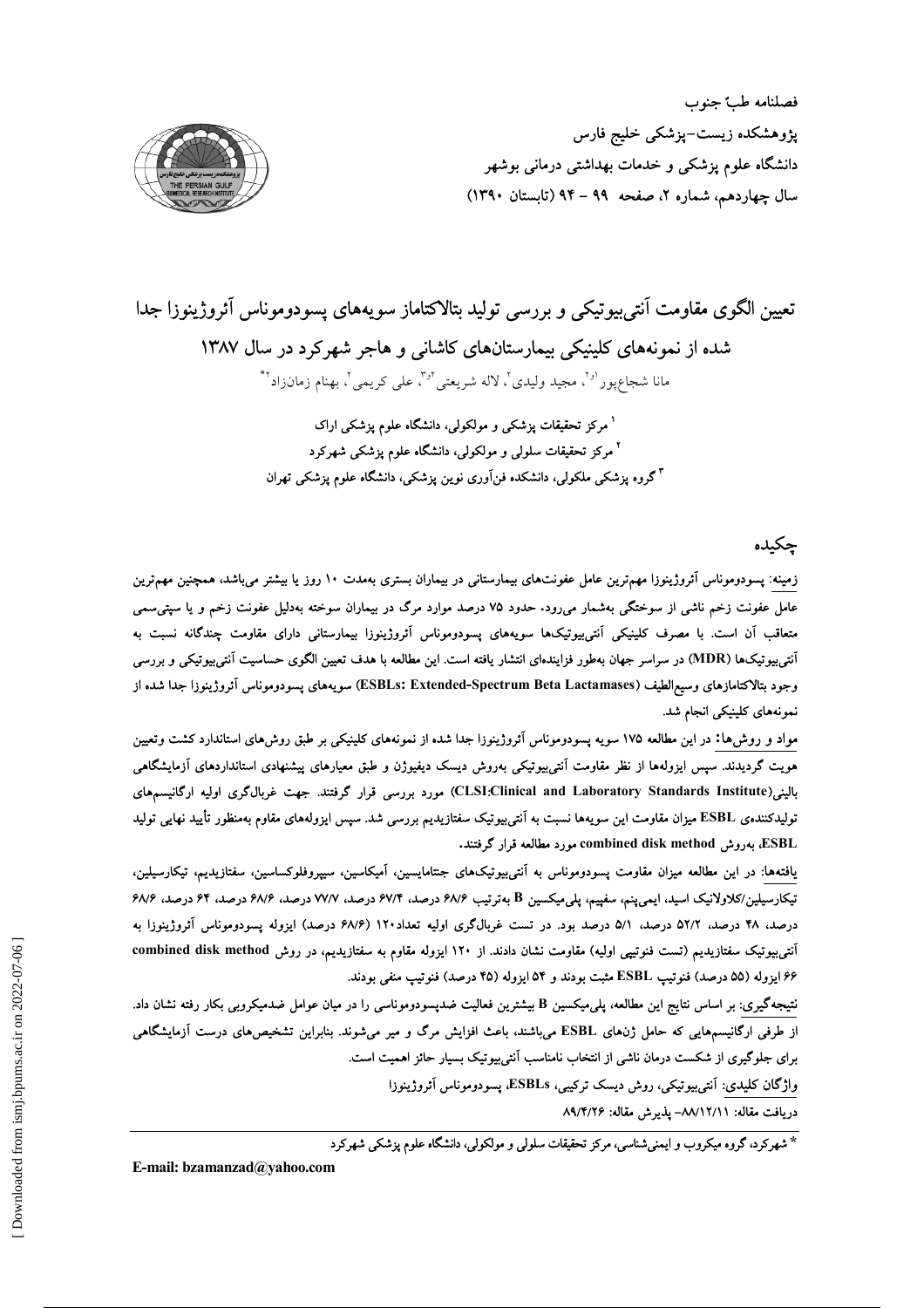بنابراین ضروریست همه پزشکان و سایر افرادی که با درمان سر و کار دارند پیوسته از وضعیت مقاومت دارویی خود اطلاع کامل داشته باشد تا از اتلاف وقت، مصرف بي نتيجه دارو و حتى بروز مقاومت بیشتر در باکتریها جلوگیری کرد. این مطالعه بهمنظور تعیین الگوی مقاومت آنتیبیوتیکی و بررسی وجود بتالاكتامازهاى وسيع|لطيف در سويههاى پسودوموناس آئروژينوزا جدا شده از نمونههاي کلینیکی بیمارستانهای هاجر و کاشانی شهرکرد انجام شد.

## مواد و روشکار

نمونهها شامل ١٧۵ مورد ايزوله پسودوموناس آئروژینوزا غیرتکراری و متناوب بودند که طی یک دوره ۷ ماه از نمونههای بالینی (زخم، ادرار، خلط و خون) بیماران بیمارستانهای آموزشی شهرکرد جدا شدند. نمونهها بر اساس تست اکسیداز مثبت، تولید پیگمان در محیط مولر هینتون آگار، تست Oxidation Fermentation) OF) هوازی مثبت و بی هوازی منفی، وضعیت غیرتخمیری در محیط Triple Sugar Iron Agar) تعيين هويت شدند.

ايزولههاى يسودوموناس أئروژينوزا جهت أزمايشات بعدی در محیط نگهدارنده (محیط کشت مایع حاوی گلیسرول) بهصورت لیوفیلیزه در ۲۰– درجه سانتیگراد نگهداری شدند. جهت بررسی مقاومت باکتریهای جدا شده از روش استاندارد کربی-بوئر (دیسک دیفیوژن) استفاده گردید. پس از تهیه سوسپانسیون میکروبی معادل کدورت نیم مک فارلند، اين سوسپانسيون بهوسيله سواپاستريل به محيط مولر هینتون آگار تلقیح گردید. سپس دیسکهای

#### مقدمه

پسودوموناس أئروژينوزا يكى از رايجترين گونههاى باكتريايى مسئول عفونتهاى بيمارستانى مىباشد (١). عليرغم پيدايش طيف وسيعي از عوامل ضدميكروبي واجد فعاليت ضديسودوموناسي، عفونتهاى تهديدكننده حيات بهوسيله يسودوموناس آئروژینوزا سبب مرگ و میر بالایی در بیماران بستری می گردد (۲). این باکتری بهفراوانی در طبیعت پخش شده و از محیط بیمارستان، وسایل پزشکی، پرستاران و سایر پرسنل بیمارستانی جدا میشود (۳). با مصرف بالينى آنتىبيوتيكها سويههاى پسودوموناس أئروژينوزا بيمارستاني داراي مقاومت چندگانه نسبت به آنتی بیوتیکها (MDR) در سراسر جهان بهطور فزايندهاي انتشار يافته است (۴).

مقاومت آنتی،بیوتیکی در پسودوموناس آئروژینوزا بهطریق مکانیسمهای مختلفی رخ میدهد، از جمله توليد بتالاكتامازهاى Amp C، كسب بتالاكتامازهاى پلاسمیدی یا ترانسپوزونها، کاهش برداشت آمینوگلیکوزیدها از طریق غشای خارجی و سیتوپلاسمی، تغییر در DNA ژیراز (در مورد مقاومت به کینولونها)، از دست دادن پورین D2 (منجر به مقاومت به ایمیپنم) میباشد. همچنین مقاومت دارویی چندگانه مرتبط با سیستمهای Multi-drug efflux میباشد (۵ و ۶).

با توجه به اینکه شیوع مقاومتهای آنتیبیوتیکی در بیمارستانها فراوان میباشد. از طرفی پسودوموناس آئروژینوزا از مهمترین عوامل ایجادکننده عفونتهای بیمارستانی است. همچنین با توجه بهاینکه تحقیقاتی که در مورد این پدیده پیچیده در یک مقطع زمانی در منطقهای انجام می شود به زمانها و مکانهای دیگر قابل تعميم نيست.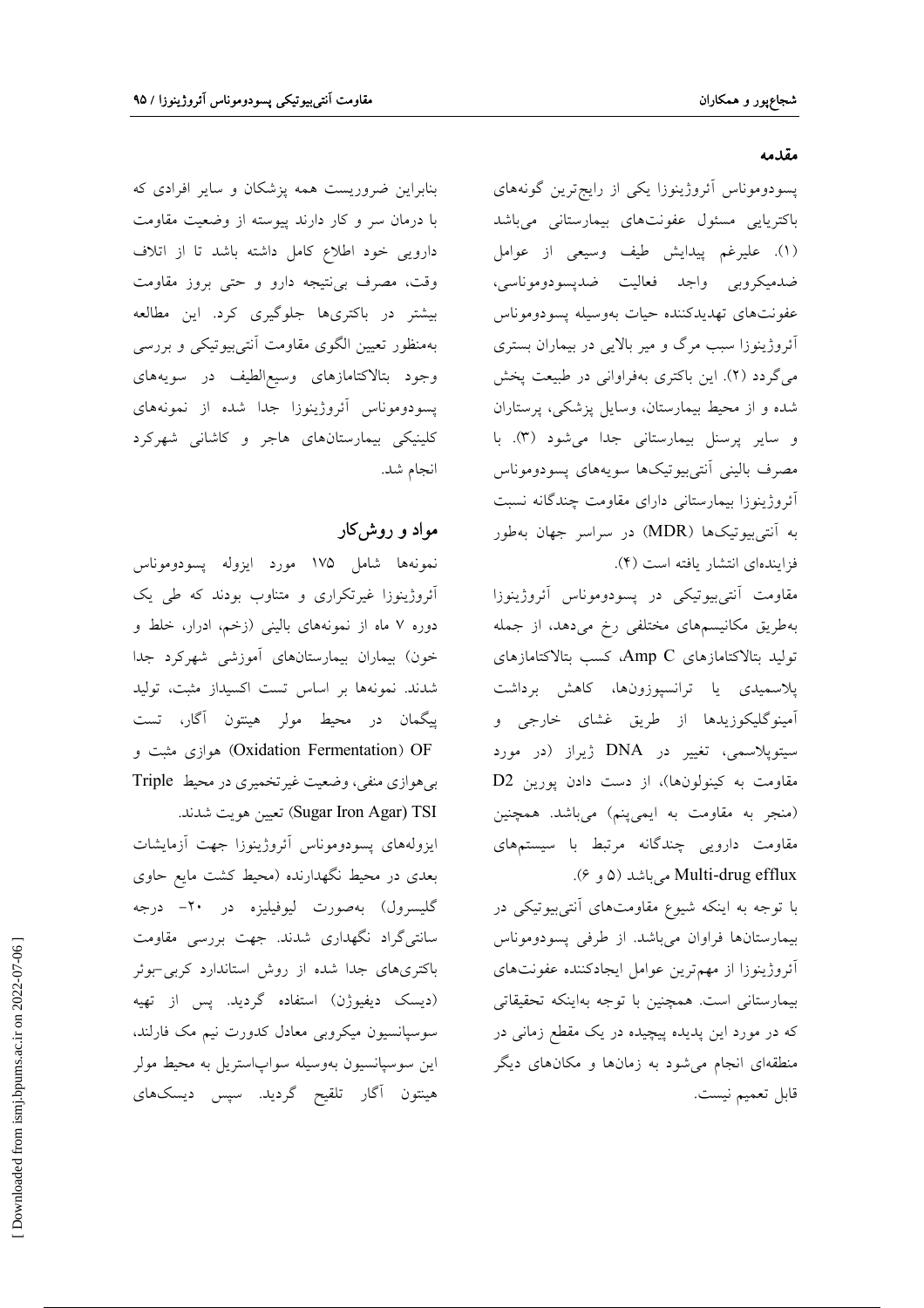أنتي بيوتيكي در سطح محيط كشت با رعايت فاصله استاندارد قرار داده شده و یلیتها در ۳۷ درجه سانتی گراد بهمدت ۲۴–۱۸ ساعت انکوبه گردیدند. پس از اندازهگیری قطر هاله عدم رشد، وضعیت مقاومت وحساسيت ايزولهها با جدول استاندارد بررسی شدند. آنتیبیوتیکهای مورد آزمایش شامل: جنتامايسين، آميكاسين، سيپروفلوكساسين، تيكارسيلين، تیکارسیلین / کلاولانیک اسید، ایمیپنم، سفپیم، سفتازیدیم، پلیمیکسین  $\, {\bf B} \,$  (تهیه شده از شرکت هندوستان) بودند. از باکتری Himedia Pseudomonas aeruginosa ATCC 27853 بهعنوان سویه کنترل استفاده گردید. همچنین جهت بررسی حضور بتا لاکتامازهای وسیع|لطیف ( :ESBLs Extended-Spectrum Beta Lactamases) در سويههاي پسودوموناس آئروژينوزا جدا شده از نمونههای بالینی از روش( Combination Disk Method) دیسک سفتازیدیم + دیسک ترکیبی سفتازیدیم کلاولانیک اسید) استفاده شد (تهیه شده از شر کت Mast انگلستان) (۷).

به این ترتیب که ابتدا سوسپانسیونی از باکتری معادل با کدورت نیم مک فارلند تهیه شد. سپس بر روی محیط مولر هینتون آگار کشت داده شد. بعد از تلقیح سوسیانسیون میکروبی روی محیط کشت، دیسکهای سفتازیدیم و سفتازیدیم- کلاولانیک اسید بهفاصله ۲۰ میلیٖمتر از یکدیگر روی محیط قرار داده شد. پس از ۲۴ ساعت انکوبه کردن در دمای ۳۵°C، قطر هالهی عدم رشد هر یک از دیسکها اندازه گرفته شد، در صورتیکه قطر هاله عدم رشد باکتری اطراف دیسک ترکیبی ۵ میلی متر بیشتر از قطر هاله عدم رشد اطراف دیسک منفرد همان آنتیبیوتیک باشد، باکتری واجد بتا لاكتامازهاى وسيع|لطيف (ESBLs) مىباشد. از مقاوم) Klebsiella pneumoniae ATCC 700603

به سفتازیدیم) تهیه شده از مرکز پژوهشهای علمی و صنعتی تھران و Escherichia coli ATCC 35218 (حساس به سفتازیدیم) تهیه شده از دانشگاه علوم یزشکی اصفهان بهعنوان سویههای کنترل استفاده شد.

#### بافتهها

در این مطالعه توصیفی– تحلیلی که بهمنظور تعیین الگوی مقاومت آنتیبیوتیکی سویههای پسودوموناس آئروژینوزا جدا شده از نمونههای کلینیکی (ترشحات زخم، ادرار، خلط، خون) صورت گرفت، ۱۷۵ سویه باکتری پسودوموناس آئروژینوزا از نمونههای بالینی جدا گردید. که از این میان ۵ سویه پسودوموناس آئروژینوزا از ۱۰۱ مورد (۵۷/۷ درصد) ترشحات زخم، ۳۸ مورد (۲۱/۷ درصد) نمونه ادرار، ۲۸ مورد (۱۶ درصد) نمونه خلط و ۸ مورد (۴/۶ درصد) نمونه خون مجزا گردیدند. نمونهها از ۹۸ بیمار بستری در بخش (۵۶ درصد) و ۷۷ بیمار سرپایی (۴۴ درصد) اخذ گردید. کلیه سویههای پسودوموناس آئروژینوزا جدا شده از نمونههای بالینی از نظر الگوی حساسیت آنت<u>ی بیوتی</u>کی بهروش دیسک دیفیوژن در محیط مولر هینتون آگار مورد بررسی قرار گرفتند.

در شکل ۱ در یک نمای کلی میزان مقاومت به این آنتي بيوتيكها نشان داده شده است. كمترين ميزان مقاومت در پل<sub>ی</sub>میکسین B، ایمیپنم و سفپیم مشاهده گردید.

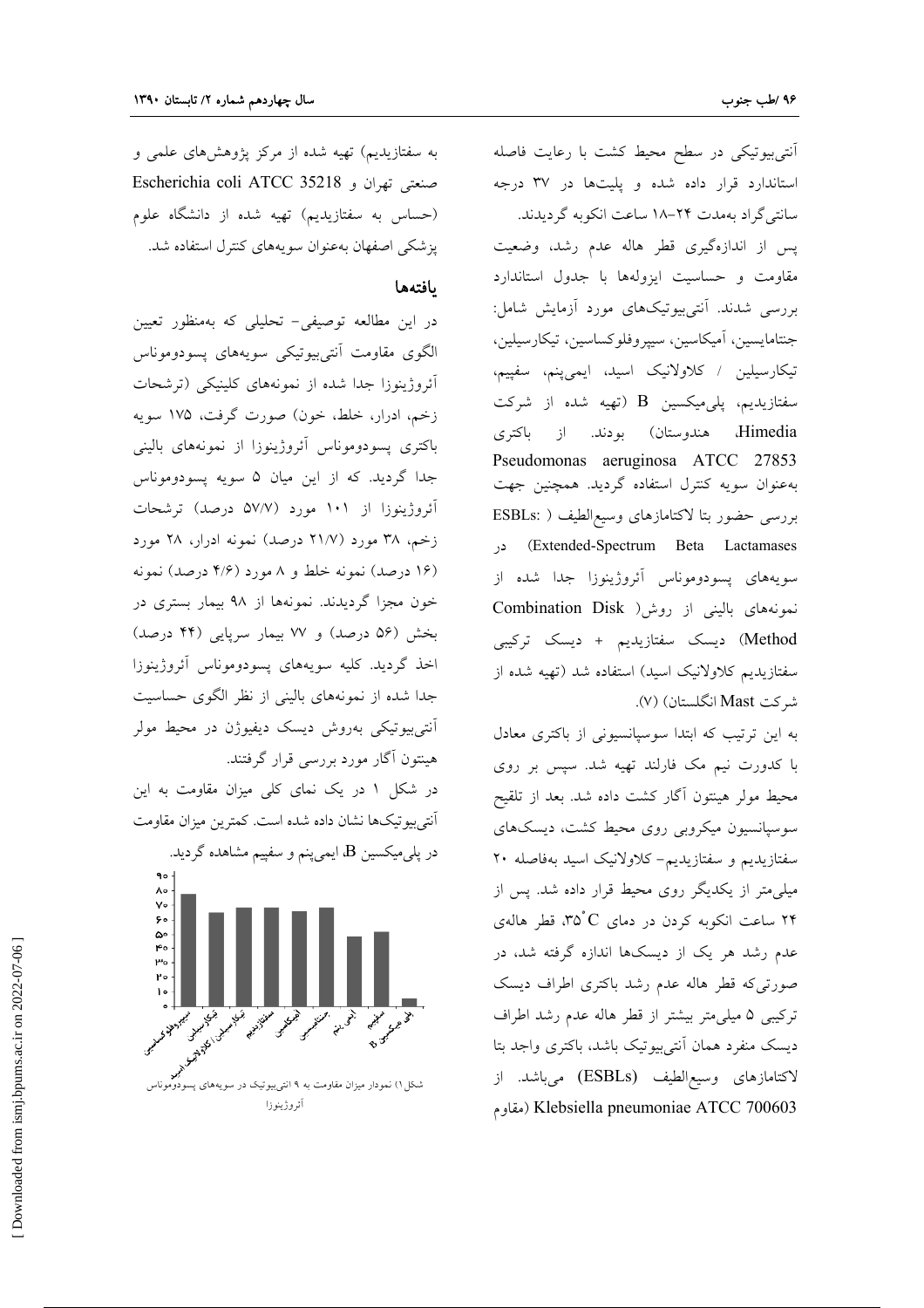با توجه بهنتایج بهدست آمده میزان مقاومت در سویههای پسودموناس آئروژینوزا جدا شده از بیماران بستری بیشتر از بیماران سرپایی میباشد.

تست فنوتيپ*ي* تأييدى بەروش در (combination disk method) كليه ايزولههاى مقاوم بهسفتازيديم بهمنظور تعيين فراوانى فنوتيپ ESBL، بررسی شدند. از ۱۲۰ ایزوله مقاوم به سفتازيديم، ۶۶ ايزوله (۵۵ درصد) فنوتيپ ESBL مثبت بودند و ۵۴ ایزوله (۴۵ درصد) فنوتیپ منفی بودند. در مجموع از ۱۷۵ ایزوله پسودوموناس آئروژينوزا، ۶۶ ايزوله (۳۷/۷ درصد) فتوتيپ ESBL مثبت بودند و ۱۰۹ ایزوله (۶۲/۳ درصد) فنوتیپ منفی گزارش شدند (شكل ۲).



شکل۲) تست فنوتیپی تأئیدی بهروش Combined disk method همچنین اَزمون مجذور کای بین وجود فنوتیپ ESBL و وضعیت بیمار ارتباط معنیداری نشان داد (۲۰۰۱-). بهگونهای که بیشترین فراوانی فنوتیپ ESBL مثبت در بین بیماران بستری مشاهده شد (جدول ۱).

### جدول۱) توزیع فراوانی سویههای پسودوموناس أثروژینوزا

تحت بررسی بر اساس فنوتیپ

| وضعيت بيمار     |                     |       |        |       |
|-----------------|---------------------|-------|--------|-------|
| فراوانی ESBL    | بسترى               |       | سرپایی |       |
|                 | تعداد               | در صد | تعداد  | در صد |
| فنوتيپESBL مثبت | $Y \cdot / \Lambda$ | ۱۶    | ۵۱     | ۵۰    |
| فنوتيبESBL منفى | V4/Y                | ۶۱    | ۴۹     | ۴۸    |

بحث

پدیده مقاومت دارویی بلافاصله پس از چند سال از مصرف انبوه آنتىبيوتيكها در جوامع انسانى شناخته شده است و بهصورتهای تکی یا چند دارویی دیده می شود (۸). يسودوموناس آئروژينوزا مقاومت زيادي به اکثر آنتی بیوتیکها دارد. مقاومت آنتی بیوتیکی در این

ارگانیسم با سرعت زیادی در حال افزایش است. نتايج حاصل از مطالعه ما نيز نشان داد كه درصد بالایی از سویههای ایزوله شده در برابر آنتی بیوتیکهای مورد مطالعه مقاومت دارند، بهطوریکه در این مطالعه میزان مقاومت پسودوموناس آئروژینوزا به آنتی بیوتیکهای جنتامایسین، آمیکاسین، سيپروفلوكساسين، سفتازيديم، تيكارسيلين، تیکارسیلین/ کلاولانیک اسید، ایمیپنم، سفپیم، پلی میکسین B به ترتیب ۶۸/۶ درصد، ۶۷/۴ درصد، ۷۷/۷ درصل، ۶۸/۶ درصل، ۶۴ درصل، ۶۸/۶ درصل، ۴۸ درصد، ۵۲/۲ درصد، ۵/۱ درصد میباشد.

در مورد مقاومت دارویی پسودوموناس آئروژینوزاهای جدا شده از نمونههای بالینی تاکنون مطالعات زیادی صورت گرفته است. نتايج اين مطالعات بر حسب زمان و مکان مطالعه متفاوت است. در اینجا به بیان چند مطالعه که در سالهای اخیر انجام گرفته و مقایسه آنها با نتایج بهدست آمده در این مطالعه میپردازیم. در مطالعه انجام شده توسط دکتر وحدت و همکاران در طی سال ۲۰۰۳ میلادی میزان مقاومت به جنتامایسین ۵۶ درصد بوده که با نتیجه بهدست آمده در مطالعه ما مطابقت داشت (۹). مطالعات گذشتهنگر نیز در مورد مقاومت به این آنتیبیوتیک روند رو به افزایشی را نشان میدهند (۱۰ و ۱۱). بر اساس مطالعات انجام شده در فرانسه، کره و بلغارستان میزان مقاومت به آمیکاسین بین ۶۴/۵– ۱۰/۶ درصد برآورد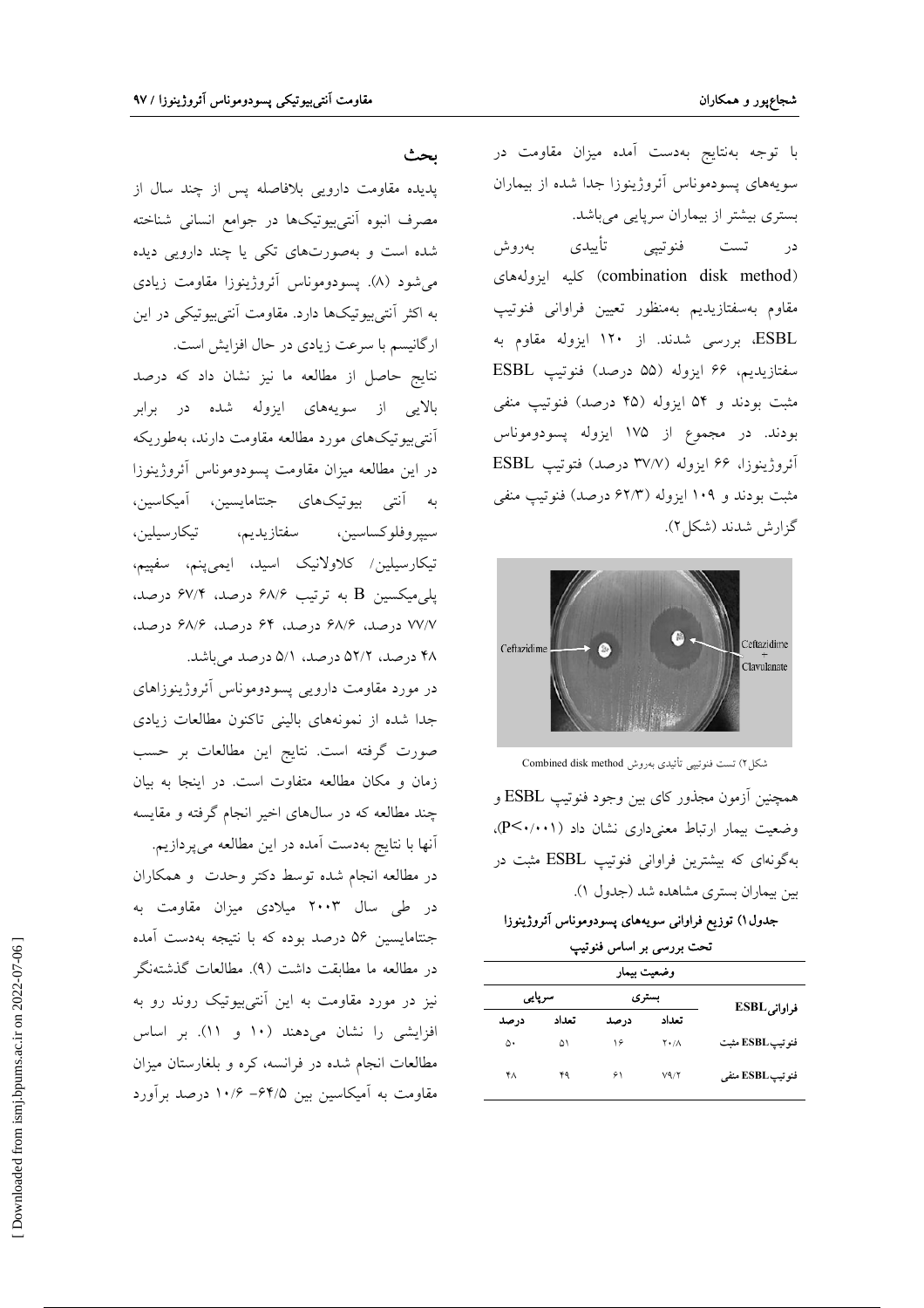گردیده است (۱۲–۱۰) که با نتیجه بهدست آمده در این مطالعه هماهنگی دارد. بیشترین میزان مقاومت به سیپروفلوکساسین در مطالعه دکتر میرصالحیان و همکاران در سال ۲۰۰۷ میلادی گزارش گردید که با مطالعه ما همخوانی داشت (١٣). در ساير مطالعات اين ميزان مقاومت بین ۸۰/۳–۲۷ درصد مشاهده شد (۱۲–۹).

در بررسیهای انجام شده توسط سایر محققین بیشترین میزان مقاومت بهتیکارسیلین ۵۳ درصد و تیکارسیلین/تیکارسیلین کلاولانیک اسید ۲۲/۸ درصد بوده (١٠ و ١١) كه مورد اول با مطالعه ما مطابقت داشته ولی در مورد دوم اختلاف قابل توجهی مشاهده می شود که از نظر علت آن میتوان به مصرف بی رویه این آنت<sub>ی</sub>بیوتیک بدون توجه به الگوی مقاومت<sub>ی</sub> در بیمارستانهای ما اشاره نمود. همچنین در مطالعه استراتوا (Starveta.t) و همكاران در سال ٢٠٠٧ B میلادی در بلغارستان (۱۱) در ارتباط با یلی یکسین مقاومتی مشاهده نشد اما در این مطالعه میزان مقاومت ۵/۱ درصد بود.

در بررسی مطالعات انجام شده در سالهای اخیر، میزان مقاومت به سفتازیدیم میزانی بین ۸۵–۱۳/۴ درصد داشته همچنین در مورد سفپیم ۸۸–۱۵/۵ درصد میباشد (١٣-١٠). اين ارقام نشاندهنده افزايش صعودي در ميزان مقاومت به این آنتیبیوتیکها میباشد و در مطالعه ما نیز افزایش میزان مقاومت مشاهده میگردد، که علت این افزايش مقاومت تجويز گسترده اين آنتي,بيوتيک مخصوصاً در کلینیکها که باعث افزایش فشار انتخابی بر روی نمونههای حساس بوده و سبب افزایش نمونههای مقاوم می شود (۱۴ و ۱۵).

در این مطالعه مقاومت به ایمی پنم نسبت به مطالعات انجام شده در فرانسه و بلغارستان پایینتر (۸۱/۵ و ۴۲/۳ درصد) بوده (۱۱ و ۱۲) به این دلیل که ایمی پنم در کشور

ما یک آنتیبیوتیک بیمارستانی بوده و به راحتی و بدون تجویز پزشک در دسترس مردم قرار نمی گیرد. آنچه که از بررسی مطالعات مختلف ذکر شده استنباط می شود، مؤید این موضوع است که میزان مقاومت در کشورهای در حال توسعه و کشورهای جهان سوم در مقایسه با کشورهای توسعه یافته به مراتب بیشتر میباشد، که این امر احتمالاً حاصل کنترل مصرف آنتیبویتیک در كشورهاي توسعه يافته ميباشد.

از طرفی در مطالعه ما میزان مقاومت در سویههای پسودوموناس آئروژینوزا جدا شده از بیماران بستری بیشتر از بیماران سرپایی میباشد، که نکته قابل توجهی که در خصوص بالا بودن این مقاومت در ایزولههای پسودوموناس أئروژينوزا جدا شده از بيماران بسترى در بخش می توان ارائه نمود این است که به احتمال زیاد این عفونتها دارای منشاء محیطی هستند و بهدنبال بستری شدن بیمار و افزایش ابتلا به این باکتری، آلودگی و سپس عفونت پیش می آید.

از طرفي با مقايسه نتايج حاصل از اين تحقيق و نتايج مطالعات قبل، آمار بهدست آمده نشان دهندهی آن است که درصد سویههای ESBL مثبت رو به افزایش است و این افزایش می تواند در نتیجه مصرف بیش از حد و طولانی مدت سفالوسپورینهای وسیع|لطیف در درمان بیماران و کسب مقاومت در سویههای باکتریایی باشد. در این مطالعه، سویههای مولد بتالاکتامازها با استفاده از روش فنوتیپی بررسی شدهاند، اما از آنجا که روشهای فنوتیپی نمی توانند تایپ و ساب تایپهای یک ESBL را نشان دهند، لذا انجام تکنیکهای مولکولی از قبیل PCR جهت تشخیص انواع ESBL ضروری بهنظر میرسد.

در نتیجه با توجه بهمیزان بالای مقاومت آنتیبیوتیکی مشاهده شده در این مطالعه و سایر بررسیها و خطرناک بودن پسودوموناس آئروژینوزا در محیط بیمارستانی بنابراین نیاز است پیگریهای مکرری از